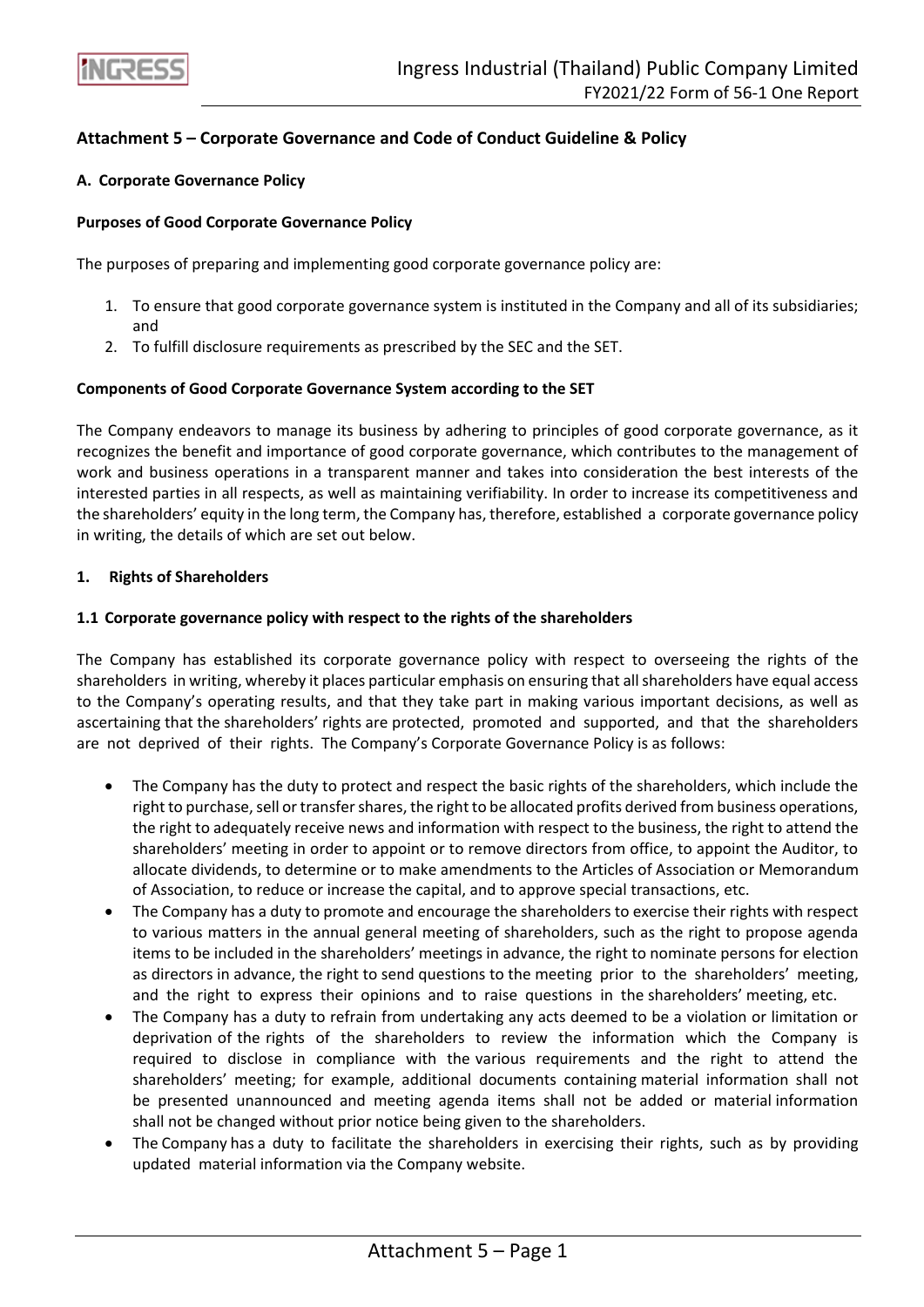

# **1.2. Disclosure of Information regarding the Shareholders' Meeting**

- The Company's policy is to inform the shareholders of information regarding the date, time, location and agenda items for the shareholders' meetings, as well as all information relevant to the matters which will be voted on at the shareholders' meeting in advance, whereby the timeframe shall, as a minimum, be in compliance with that prescribed by the law with respect to each shareholders' meeting. The Company shall give the shareholders the opportunity to review the information prior to the date of the shareholders' meeting by accessing the said information through the Company website. This is to allow the shareholders sufficient time to study the information relevant to the meeting prior to receiving documentary information from the Company.
- After the Shareholders' Meetings, the Company will compile the matters discussed, comprising the details of the agenda items, meeting resolutions, and the voting procedure, as well as the questions and opinions of the shareholders, and incorporate them in the "Minutes to the Shareholders' Meeting". These meeting minutes shall then be published on the Company website within 14 days from the date of the meeting, which is in accordance with the rules prescribed by the Securities and Exchange Commission and the Stock Exchange of Thailand.

# **1.3. Conducting meetings**

- The Company's policy is to facilitate, to the fullest extent possible, the shareholders in exercising their rights to attend and to vote at the shareholders' meeting and will not undertake any acts that would restrict the shareholders' opportunity to attend such meeting.
- The Company will notify the shareholders of the rules, regulations and procedures for attending the shareholders' meeting in the invitation to the shareholders' meeting, as well as at the shareholders' meeting. The person chairing the meeting shall notify the shareholders attending the meeting of the rules and regulations for conducting the meeting as well as the voting procedures thereat, and such notification shall be recorded in all minutes of the shareholders' meeting. In addition, the Company may give the shareholders the opportunity to submit questions relevant to the matters to be discussed at the shareholders' meeting prior to the date of the meeting as the Board of Directors deems appropriate.
- The Company shall give the shareholders the opportunity to raise questions relevant to the meeting's agenda items or to the Company and to express their opinion, whereby the Chairman of the Board of Directors will ask the meeting regarding the questions or opinions with respect to each agenda item. All questions and comments of the shareholders with respect to the meeting agenda items or to the Company, as well as the clarifications given by the Board of Directs and/or the executives, shall be recorded in all minutes of the shareholders' meeting.
- The Company gives importance to and respects the rights of the shareholders to convene the annual general shareholders' meeting and encourages all shareholders to attend such meeting.

# **2. Equitable Treatment of Shareholders**

The Company recognizes that all shareholders must be treated equally and has established the following important policies:

# **2.1 Proposing additional matters to be discussed at the shareholders' meeting**

The Company's policy is to facilitate the minor shareholders in proposing additional meeting agenda items prior to the date of the shareholders' meeting. In this regard, all additional agenda items proposed for discussion at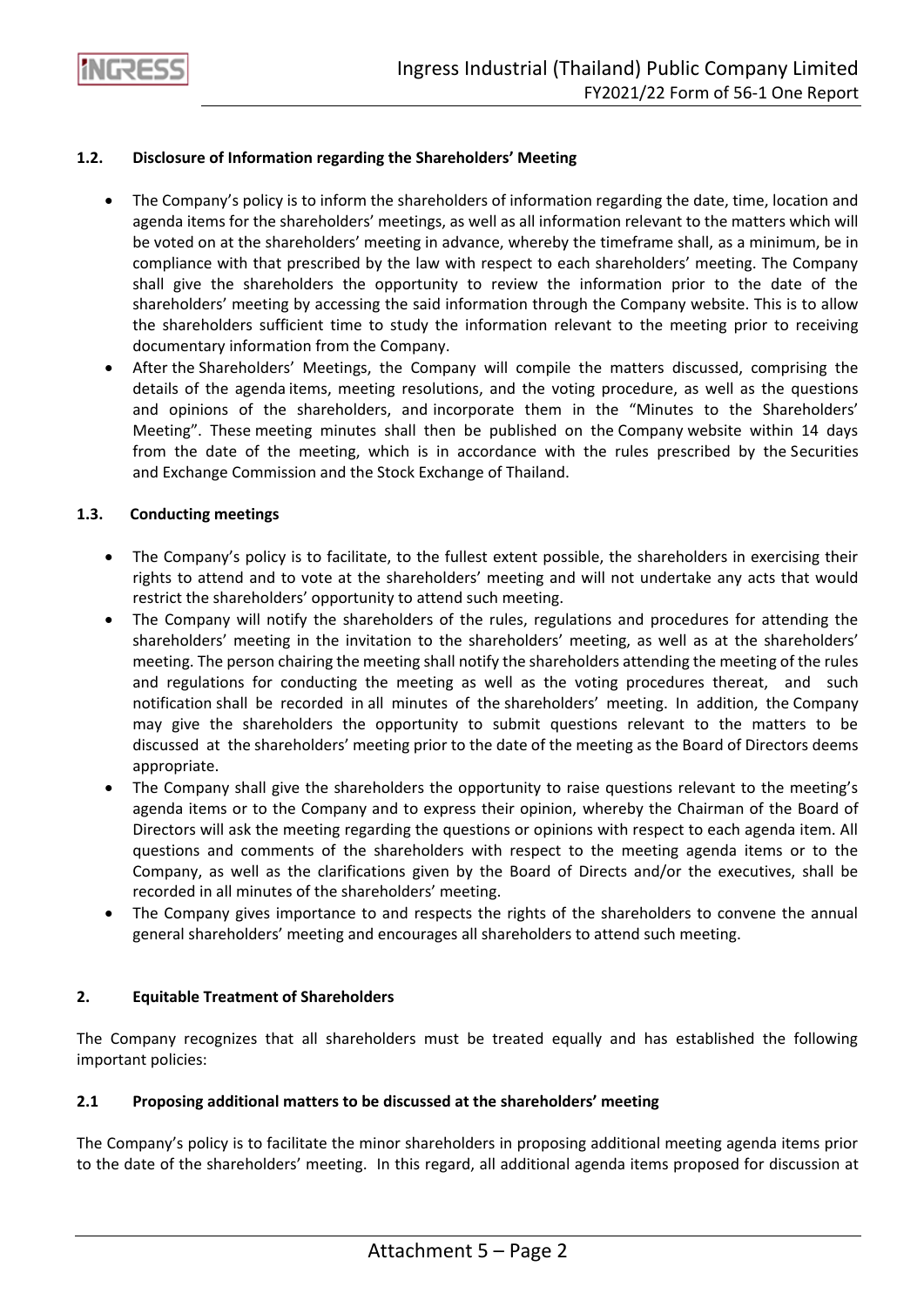

the meeting by the shareholders and consideration thereof shall be in accordance with the regulations prescribed by the Company.

The major shareholders who hold executive positions shall not add additional meeting agenda items without giving advance notice thereof unless in the case of necessity, particularly important agenda items which require the shareholders to take time to study the information before making a decision.

### **2.2 Nomination of candidates for directorship**

The Company's policy is to facilitate its minor shareholders in nominating candidates for the position of directors. In this regard, all nominations by the shareholders and consideration thereof shall be in compliance with the regulations prescribed by the Company.

# **2.3 Encouraging shareholders to use the proxy form in the case that they are unable to attend the meeting in person**

The Company encourages the shareholders to use the Proxy Form, which allows the shareholders to indicate their vote. At least 1 independent director shall be nominated as their proxy, and the Company will attach the aforementioned Proxy Form to the invitation to the meeting.

# **2.4 Encouraging shareholders to use voting ballots**

The Company encourages the use of voting ballots for important meeting agenda items, such as the entering into connected transactions, acquisition, or disposal of material assets, etc. in order to maintain transparency and verifiability in the event of disagreements at a later date.

### **2.5 Giving shareholders the opportunity to exercise the right to appoint individual directors**

The Company encourages the shareholders to exercise their right to appoint directors on an individual basis.

### **2.6 Preventive measures against the use of inside information to seek unlawful benefits**

The Company has established measures in its Code of Conduct to prevent its directors, executives and employees from unlawfully using inside information for their own benefit or that of others, for securities trading, conflicts of interest, and confidentiality. Such measures are stipulated in the Code of Conduct. Furthermore, the Corporate Secretary has also been assigned as the person responsible for conveying the regulations with respect to the disclosure of information and monitoring and ensuring that the Board of Directors and the executives report their securities holding in compliance with the law, including disclosing information regarding the interests of, and related transactions between, the directors and executives and requiring that all directors and executives who have the duty to report their interests, as provided by the law, notify the Company thereof.

# **3. Roles of Interested Parties**

### **3.1 Corporate governance policy regarding interested parties**

The Company recognizes and gives importance to the rights of all groups of interested parties and not only those which it is required to take into consideration in compliance with the law. The Company has identified groups deemed as interested parties and established policies and measures for acting in the interests of the interested parties. The interested parties of the Company can be categorized into 6 groups as follows: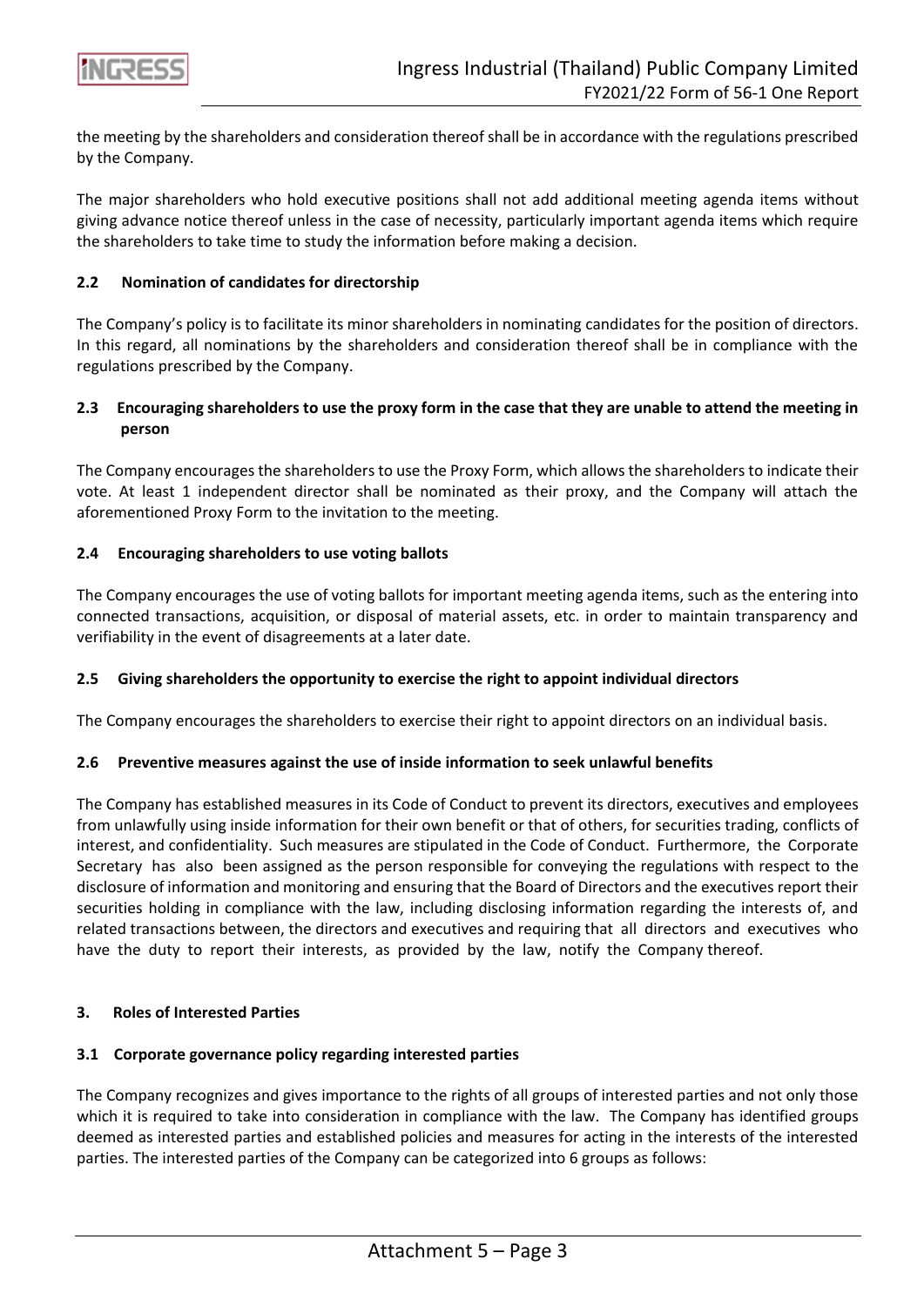

### • **Employees and their families**

The Company will compensate the employees based on the consideration of their work in a fair manner and in a way that is quantifiable under the regulations of the Company.

The Company aims to continuously promote and develop the knowledge and abilities of its personnel, such as by means of organizing training sessions and seminars for its executives and employees.

The Company treats all of its employees fairly and equally, for example, with respect to employee evaluations confidentiality regarding employment history and the exercise of the various rights of the employees.

The Company has a duty to ensure that the employment environment is safe, healthy, and effectively facilitates work.

### • **Customers and creditors**

#### Customer Relations Policy

The Company has a duty to maintain good relations and to cooperate with customers in the long term, based on the principles of honesty, reliability, and mutual trust.

The Company has a duty to satisfy its customers to the extent possible by means of taking responsibility for, acting in the interests of and considering the issues and needs of the customers as its priority, whereby all executives and employees shall comply with the measures pursuant to this policy.

The Company will perform work based on the principles of ethics and will not solicit, receive or pay dishonest benefits to the customers and creditors.

The Company is committed to presenting and delivering products and services of high standard which meet the needs of the customers.

The Company strives to adhere to the various conditions as agreed upon with the customers to the best of its abilities.

The Company has a duty to establish good relations with its creditors and to treat them based on the principles of honesty, reliability and mutual trust.

The Company has a duty to be responsible for, pay attention, and give importance to the various conditions as agreed upon with its creditors to the best of its abilities.

### • **Shareholders or investors**

See Section 1. Rights of the Shareholders

### • **Communities local to each Company place of business**

The Company and its employees are committed to behaving and conducting themselves as good citizens and in ways that benefit society and the community.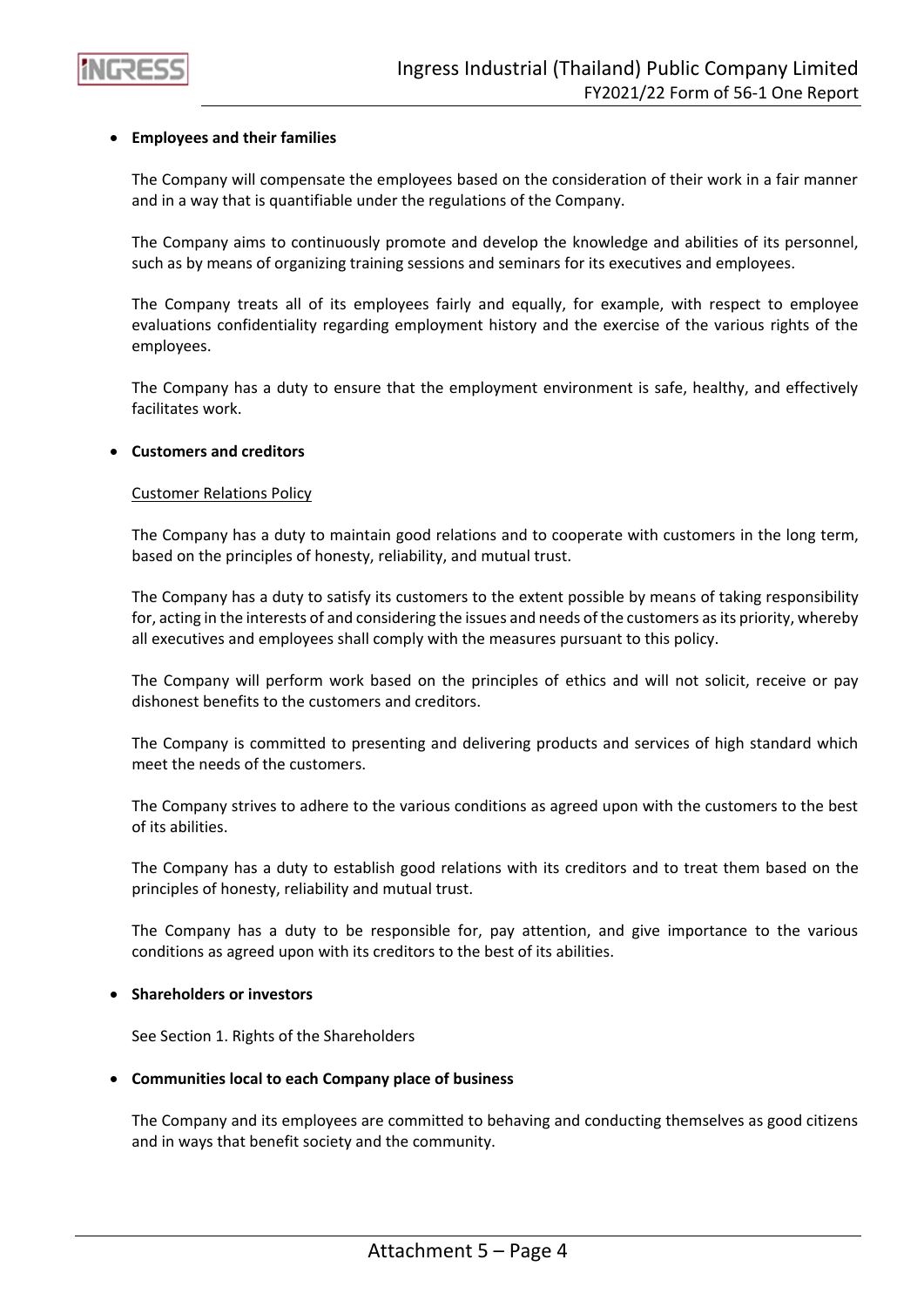

The Company has a duty to treat the communities local to each Company place of business amicably and to give assistance to and promote the livelihood of the communities, as well as to be responsible for remedying any situation arising as a consequence of the Company's business operations, in a fair and equitable manner.

The Company has a duty to oversee and support activities which are beneficial to society and to willingly cooperate with governmental and non-governmental organizations and to make sacrifices for the better good.

### • **Governmental organizations**

The Company has a duty to act in compliance with all applicable and prescribed laws and rules.

The Company will promote the various activities of governmental organizations as is deemed appropriate.

### • **Suppliers and Contractors**

The Company has a duty to maintain good relations with all suppliers and contractors.

The Company has a duty to give all suppliers and contractors an equal opportunity to present their products/services, whereby the executives and employees related to the suppliers and contractors shall comply with the following measures. All executives and employees shall:

- $\triangleright$  Treat the suppliers and contractors honestly and equitably.
- $\triangleright$  All considerations and decisions shall be based on the comparison of quality and various conditions, while at the same time taking into account the interests of the Company, both in the short and long term.

In this regard, the Company has established policies and measures for acting in the interests of the interested parties as follows:

### **3.2. Measures for compensating interested parties in the event of damage arising from wrongful acts**

### Preventive measures against the use of inside information by the Directors, executives and employees

The Company has established measures relating to the use of inside information which its directors, executives, and employees must comply with as follows:

- The Corporate Secretary has the duty to inform the directors and executives to report their securities holding, and that of their spouses, as well as their children who are minors in the Company, and to report any changes thereto pursuant to Section 59 and the terms of punishment pursuant to Section 275 of the Securities and Exchange Act B.E. 2535.
- The Company will advise its directors, executives and employees who are in possession of inside information against the disclosure of material information prior to the sale and purchase of Company shares, including the Company's financial statements as failure to do so would be deemed a violation of the Securities and Exchange Act.

### Preventive measures against conflicts of interest of executives and employees

The Company has established measures to prevent its directors and executives from unlawfully using inside information for their own benefit or that of others for its executives and employees as follows: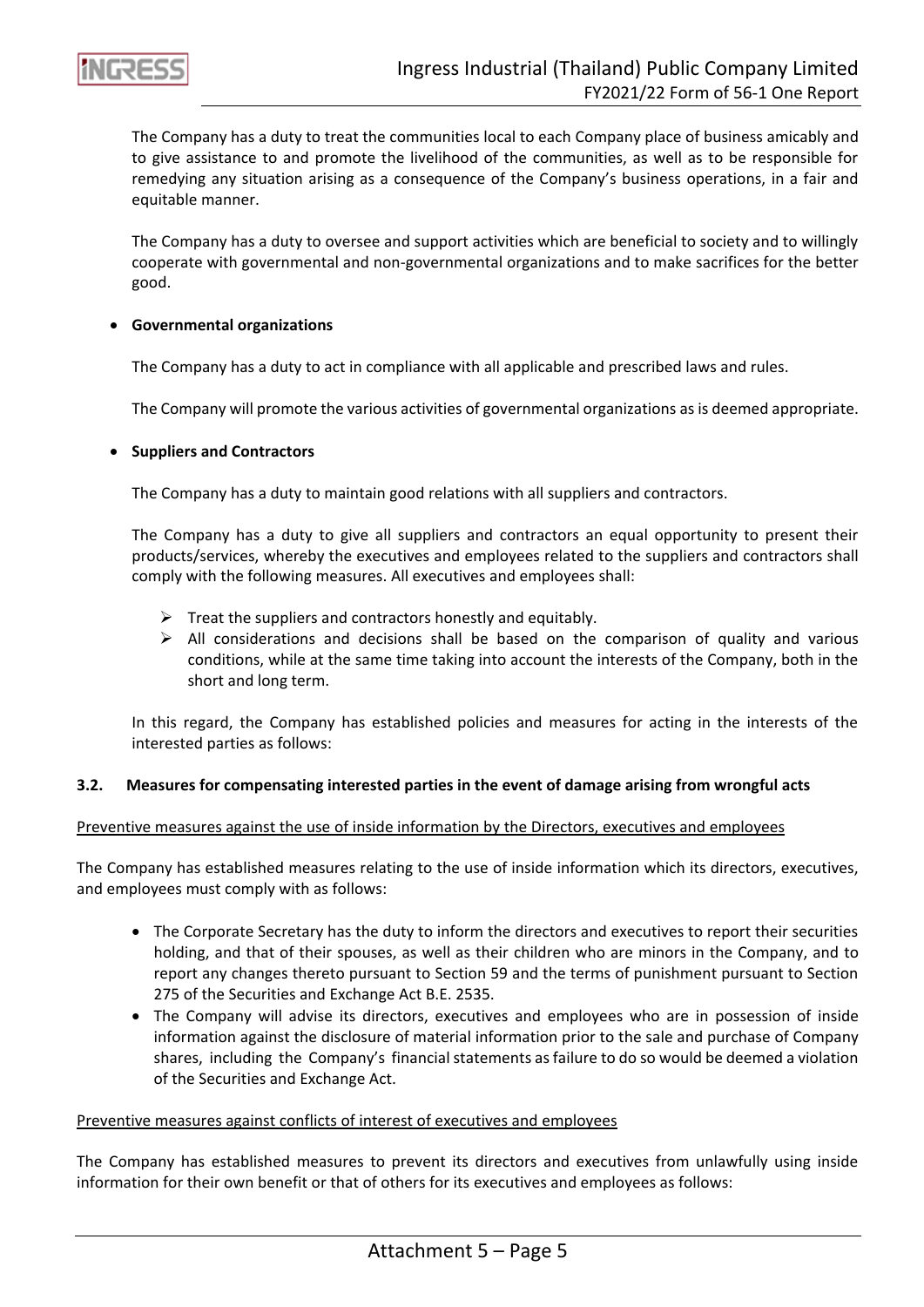- Executives and employees shall not undertake acts with a view to either seeking benefits or misappropriating assets which are the property of the Company or of the customers of the Company, as their own or for others, which are deemed to be in conflict with the interests of the Company.
- Executives and employees should avoid situations or personal activities and gaining financial benefits which may be in conflict with the work duties by which they are bound, and which have an impact on the protection of the Company's interests.
- The Company will avoid delegating duties and responsibilities to the executives and employees in the event that such acts may lead to situations that may be in conflict with the interests of the Company or that of the Company's customers.
- In the event that the executives and employees participate in external activities or hold external positions, such as that of directors, advisors, representatives, or employees in other organizations, the said activities or positions shall not be in conflict with the interests of the Company, whether directly or indirectly, and shall not cause the Company to suffer any damage and shall not have any impact on the performance of their work duties.
- All executives and employees are prohibited from participating or holding positions in other organizations operating the same type of business as that operated by the Company or those deemed to be the Company's competitors, or those whose business may be in conflict with the interests of the Company.

# Preventive measures against damage arising from violations against employees and their families

The Company has established locations for receiving complaints and/or suggestions from employees as channels for employees who have been affected by the work operations to file complaints.

### Preventive measures against damage arising from violations against customers and creditors

The Company deals with customers in compliance with its customer relations policy. In order to prevent against any damage arising from violations against the debtors and creditors, the Executive will consider the qualifications of all debtors and creditors prior to entering into transactions with a view to avoiding future problems, and in doing so, base their consideration on the principles of honesty and reliability.

### Preventive measures against damage arising from violations against shareholders

The Company undertakes steps to protect and oversee the basic rights of the shareholders, including the right to receive information, the right to attend shareholders' meetings, as well as to encourage the shareholders to exercise their rights beyond the provisions of law.

# Preventive measures against damage arising from violations against local to communities of each Company place of business

The Company has established measures to prevent damage arising from violations against the communities local to each of the Company place of business by building good relationships with the surrounding communities as well as giving them assistance and support with a view to promoting their livelihoods.

### Preventive measures against damage arising from violations against government organizations

The Company has established measures to prevent damage arising from non-compliance with the various applicable laws and regulations, whereby the Company's legal department will be responsible for monitoring the work performance of the departments of the Company on a regular basis in order to ensure their compliance with the law.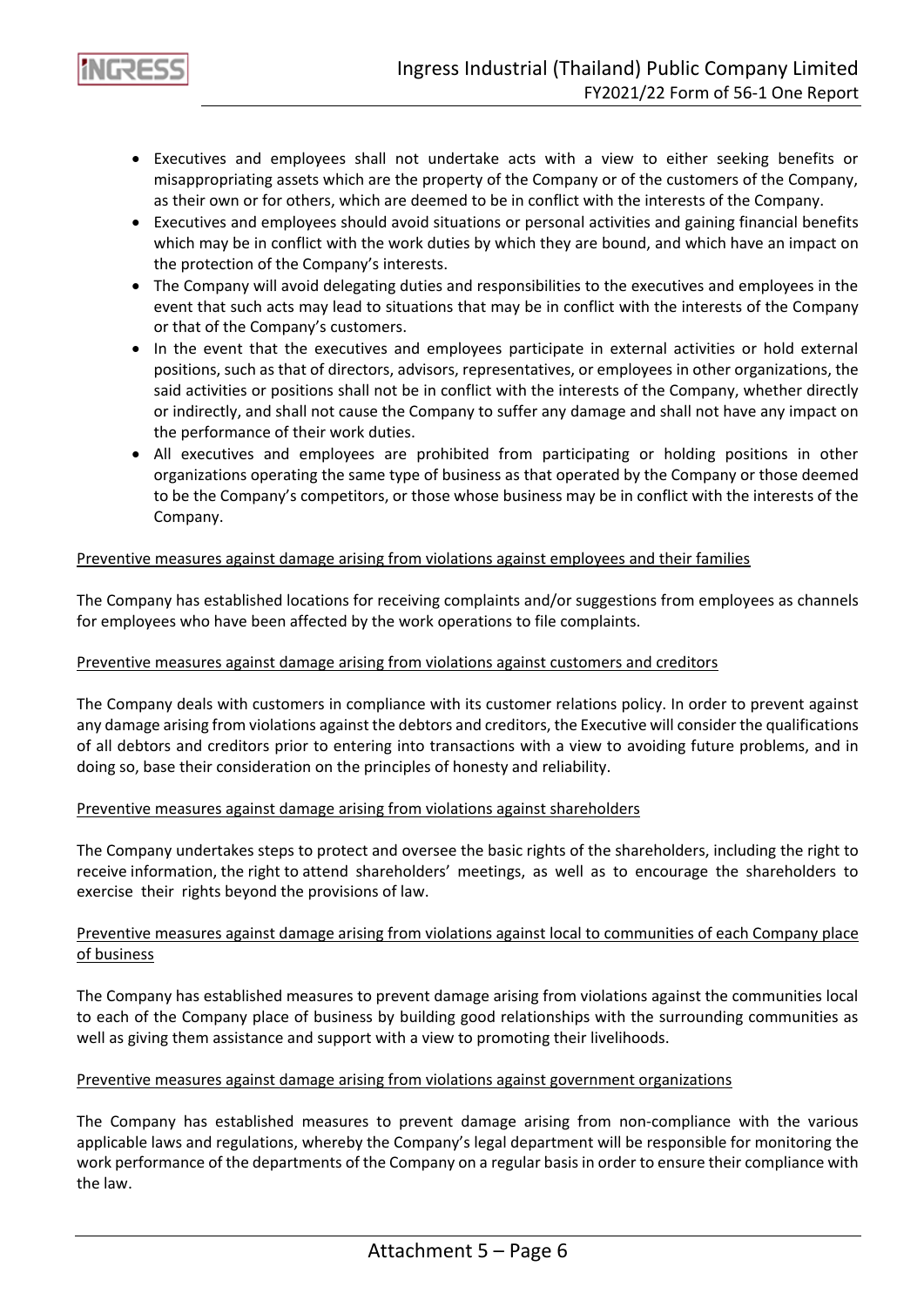

#### Preventive measures against damage arising from violations against suppliers and contractors

The Company has established measures for preventing damage arising from violations against the suppliers and contractors, whereby the Company has a policy to build good relations with all of its suppliers and contractors and, furthermore, treats all suppliers and contractors equitably.

#### **4. Disclosure of Information and Transparency**

The Company has a policy to disclose information regarding the Company, including financial information and other information, in an accurate, complete, timely, and transparent manner, via easily accessible channels, and in a fair and reliable manner.

#### **4.1. Internal control and entering into transactions with potential conflicts of interest**

The Company's policy is to prevent and eliminate any potential conflicts of interest by prescribing that all transactions with potential conflicts of interest be in compliance with the regulations and steps determined by the Company and all applicable laws.

The Company will undertake acts to ensure that its directors, executives, and/or major shareholders, as the case may be, do not operate businesses that are similar to or in competition with that of the Company, or that decrease the Company's competitiveness, or enter into related transactions whereby the other benefits resulting thereof may be in conflict with the best interests of the Company or its subsidiaries. The directors, executives and/or major shareholders of the Company, as the case may be, shall inform the Company if the directors, executives, and/or major shareholders hold shares in companies whose business operations are similar to those of the Company or its subsidiaries in order for the Company and the Audit Committee to consider whether or not such shareholding is in conflict with the best interests of the Company or its subsidiaries.

### **4.2. Disclosure of Information**

The Company discloses information in compliance with the relevant laws or regulations via the Stock Exchange of Thailand and the Company website under the Section entitled "Information for Investors".

### **4.3. Report on the responsibilities of the Board of Directors with respect to the Financial Report**

The Company requires that there be a report on the responsibilities of the Board of Directors with respect to the financial report, which shall be presented alongside the auditor's report in the annual report. The contents thereof shall verify compliance with accounting principles and the financial report shall consist of accurate, complete and actual information in accordance with accounting standards. The aforementioned reports shall bear the signatures of the Chairman of the Board of Directors and the Managing Director.

# **4.4. Disclosure of the Roles and Duties of the Board of Directors and Subcommittees**

The Company will disclose the roles and duties of the Board of Directors and sub-committees, the number of meetings held and the number of times each Board member attends meetings in the previous year, as well as the comments in relation to the performance of their duties in the Annual Report.

### **5. Responsibilities of Board of Directors**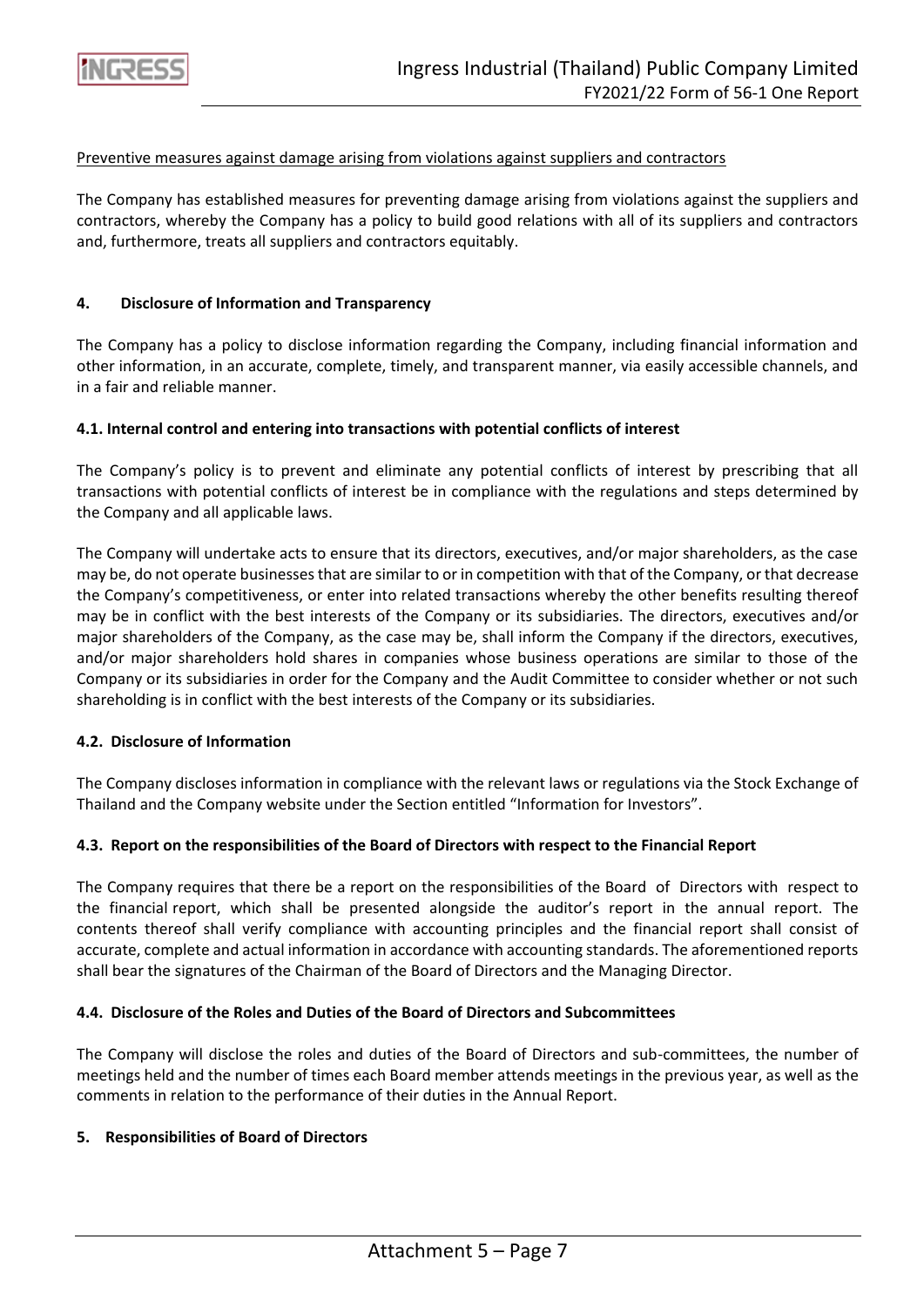

The Company recognizes the importance of selecting directors who demonstrate leadership, are visionaries, and who have experience, knowledge and ability and demonstrate independence in making decisions in the best interests of the Company and the shareholders overall. The Company also recognizes the importance of clearly separating the roles and duties of the Board of Directors and the Management and overseeing the work system to ensure that its various activities are in compliance with the laws and ethical standards.

The Company has established its corporate governance policy while taking into consideration various factors including the responsibilities of the directors, whereby the important policies relevant to this matter are as follows:

# **5.1. Structure of the Board of Directors**

- The Company values transparency and verifiability in its work operations, and, therefore, the Chairman of the Board of Directors is not the person holding the position of the Chief Executive Officer or the President. The Board of Directors of the Company has, furthermore, approved the definition of the independent director in line with the criteria and definitions prescribed by the Securities and Exchange Commission.
- The Company has prescribed formal procedures for selecting directors, and in doing so, it adheres to principles of transparency and is free of influences by the Management or shareholders with authority. That is to say, the Nomination and Remuneration Committee shall be responsible for recruiting persons to hold directorship positions and shall consider and select appropriate candidates based on their educational background, ability, work experience etc., whereby such persons shall also be qualified and shall not possess the prohibited characteristics as prescribed by the law. Candidates shall be selected in line with the duties and responsibilities of the position of a director of the Company and/or a director who is a member of various subcommittees. Upon having selected the appropriate candidates for directorship, the names of the said candidates shall be proposed to the Board of Directors for further consideration and appointment as directors.
- The Company requires that the names of the members of the Board of Directors and sub-committees be disclosed, whereby details relating to each director's name, position, age, educational background, shareholding proportion and relationship with the executives are disclosed via various channels, including the Annual Report and the Company website.
- The directors of the Company shall hold their positions for a term of three years. Any retiring director may be re-appointed by the meeting of shareholders.
- The Board of Directors of the Company shall consist of a minimum of three independent directors, being an aggregate of not less than one-third of the total number of directors. The independent directors of the Company shall be qualified and shall not have the prohibited characteristics determined by the Board of Directors, and such requirements shall not be less stringent than those prescribed by the Capital Market Supervisory Board and the Stock Exchange of Thailand.
- The Company will appoint a Corporate Secretary to perform the various duties prescribed by the law as well as those delegated by the Board of Directors of the Company.

### **5.2 Leadership and Vision**

- The Board of Directors shall demonstrate leadership and shall be visionary and independent in making decisions in the best interests of the Company and the shareholders overall. The Company has, therefore, clearly separated the roles and duties of the Board of Directors and those of the Management, whereby the Management shall be responsible for obtaining various information required for consideration while the Board of Directors shall have the duty to make decisions on such matters accordingly.
- The Company hopes that its business will be stable and successful in the long term, and has therefore coordinated with the Management to consider, review and establish a vision and mission that corresponds to the changing environment, as well as the targets in the business plan and financial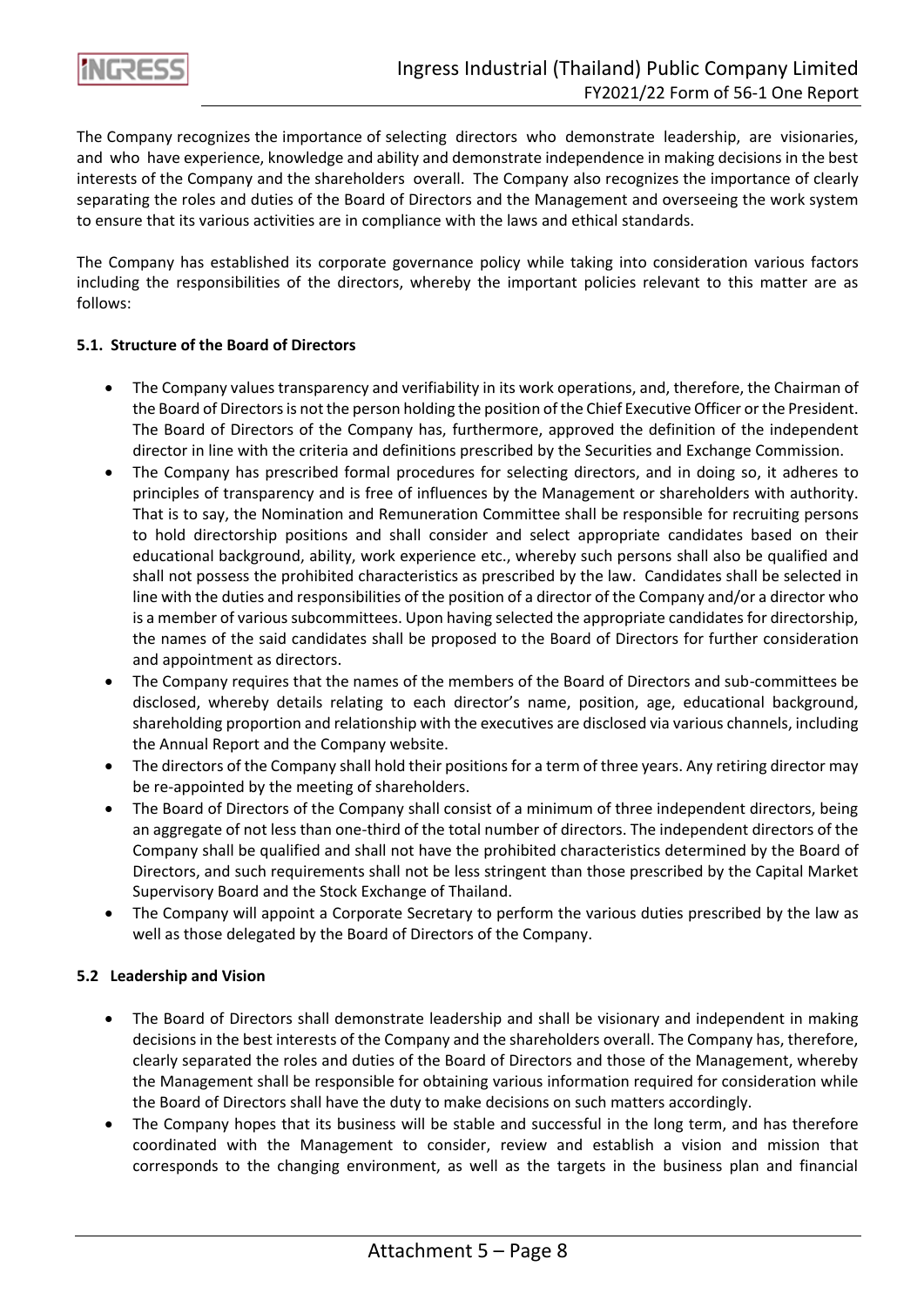

statements, while taking into consideration the maximum increase in economic value and long-term stability of the Company and its shareholders. The Board of Directors shall also have the duty to oversee and monitor the administration of the Management to ensure that they are in line with the business plan in an efficient and effective manner.

The Board of Directors of the Company encourages corporate governance practices within the organization. The Board of Directors are, therefore, leaders in establishing guidelines for good corporate governance, the Code of Conduct, measures and steps for approving related transactions with related companies or persons with potential conflicts of interest, and in clearly separating the scope of authority of the shareholders from that of the Board of Directors and the scope of authority of the Board of Directors from that of the Executives, and the various sub-committees, so as to create a balance of power and ensure mutual verifiability in an independent manner.

# **5.3 Conflicts of Interest**

- The Company will consider related transactions which may cause potential conflicts of interest between the shareholders, directors and the Management with due care, honesty, reason and independence within the framework of good ethics. The Company will also fully disclose all information while considering the overall best interests of the Company as a priority and will strictly comply with the rules and procedures provided in the notifications, orders or regulations of the Stock Exchange of Thailand. The Audit Committee will give its opinion as is necessary and appropriate given that particular related transaction.
- The Company has established measures and steps for approving related transactions with related companies or persons who have potential conflicts of interest, whereby persons with direct and indirect conflicts of interest shall be prohibited from considering the approval of the said transactions, and the Audit Committee shall participate in considering and giving its opinion as is necessary and appropriate for the best interest of the Company. Information pertaining to the related transactions shall be disclosed in the notes to the financial statement in line with generally accepted accounting standards in the Annual Report.

### **5.4 Business Ethics**

- The Company will monitor and oversee its business operations and the performance of work duties by the directors, Management, and employees, and adhere to the principles of virtue and ethics in addition to the rules and regulations of the Company and applicable laws.
- The Company's policy requires that its directors, executives and employees avoid or refrain from selling and purchasing securities of the Company within a period of one month prior to the disclosure of material information to the general public which may have an impact on the price of the securities of the Company, such as financial information.

### **5.5 Joining or separating positions to create a balance of power with respect to work management**

• The Company has clearly defined and separated the scope of authority and responsibilities of the Board of Directors, the Executive Committee, Audit Committee, Nomination and Remuneration Committee, Risk Management Committee, as well as the Chief Executive Officer. The Company also requires that Chairman of the Board of Directors is not the person holding the position of the Chief Executive Officer or the President and that he/she has is not related to the Management in order to prevent an executive from having unlimited power and to be able to audit and establish a balance for work management.

### **5.6 Sub-committees**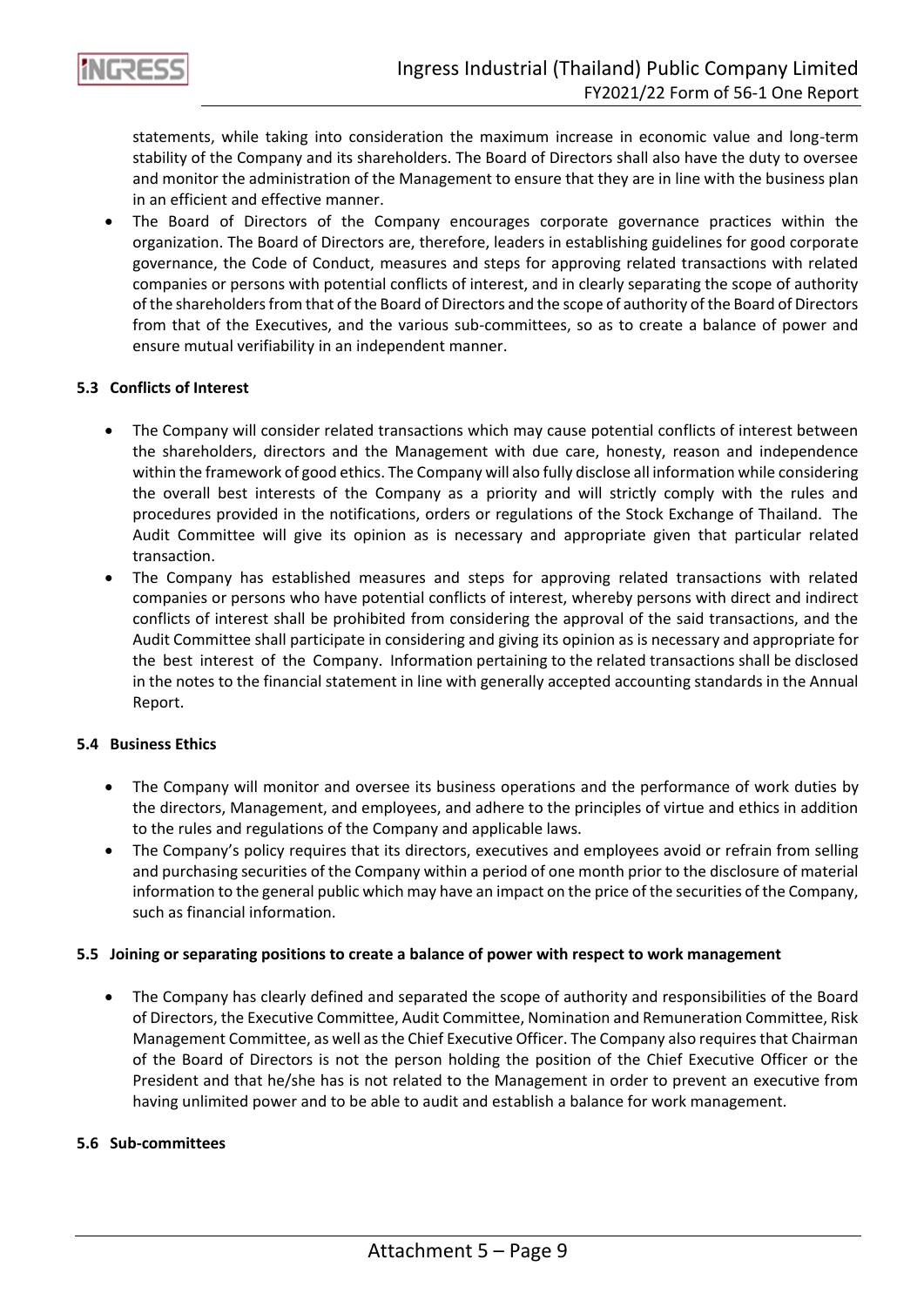

• The Board of Directors of the Company has arranged for the appointment of sub-committees to assist the Board of Directors in studying relevant details and monitoring and overseeing the performance of work, as well as to screen the matters to which they have been assigned. The scope of authority and responsibilities of the said Subcommittees have been clearly defined.

# **5.7. Roles, Duties and Responsibilities of the Board of Directors**

- The Board of Directors has a duty to consider and approve material issues with respect to the operation of the business, as well as to oversee that the Management operates the business in line with the prescribed policies and plans, including the budget, in an efficient and effective manner.
- The Board of Directors has exercised due prudence in considering conflicts of interest, as well as connected transactions with potential conflicts of interest with those of the Company whereby the interests of the shareholders are deemed as the priority.
- The Board of Directors and the Audit Committee have a duty to jointly consider the annual and quarterly financial statements and financial information in the Annual Report and to jointly evaluate the adequacy of the internal control system of the Company for disclosure to the investors.
- The Board of Directors and the Risk Management Committee have a duty to jointly consider and determine the Risk Management Policy to be applied throughout the organization, whereby the Management has been assigned to oversee compliance with the said policy and to report relevant issues to the Board of Directors and/or Risk Management Committee on a regular basis. The Board of Directors will ensure that the system is reviewed or that the effectiveness of the risk management is evaluated at least once per year and in the event that there are changes to the risk level, and will also give importance to early warning signs and unusual transactions

# **5.8 Board of Directors' Meeting**

.

- The Board of Directors will convene a Board of Directors' Meeting at least four times per year and such meetings shall be conducted in accordance with the Company's Articles of Association, the Public Limited Companies Act B.E. 2535, and the rules and regulations prescribed by the Stock Exchange of Thailand. The Chairman of the Board of Directors, in acting as the Chairman of the Meeting, will encourage the exercise of discretion in a prudent manner and will allow sufficient time for the Executives to propose matters for consideration, as well as for the directors to carefully discuss the material issues. The Chairman will also arrange for the minutes of each meeting to be recorded in order to ensure verifiability by the directors and relevant persons. The directors have a duty to attend all Board of Directors' Meetings unless in the case of special circumstances.
- The Company requires that the Management prepare and submit a report on the operating results to the Board of Directors for acknowledgment on a regular basis in order for the Board of Directors to be able to continuously and promptly supervise, control and oversee the performance of work by the Management.
- The Board of Directors may invite the Executives or employees of the Company to attend the Board of Directors' Meeting to give additional information on the matters discussed.
- The secretary of the Board of Directors shall, prior to the date of the Board of Directors' Meeting in the following year, prepare a schedule for the meetings for the coming year in order for the Board of Directors to be informed thereof in advance and so that they can plan ahead and allocate time for attending the said meetings accordingly.
- In determining the number of Board of Directors' Meetings, consideration shall be given to their appropriateness based on the duties and responsibilities of the Board of Directors. The Corporate Secretary will prepare an agenda for the annual general meeting specifying the matters to be considered at each meeting so that the Board of Directors is informed of the various details to be considered in advance.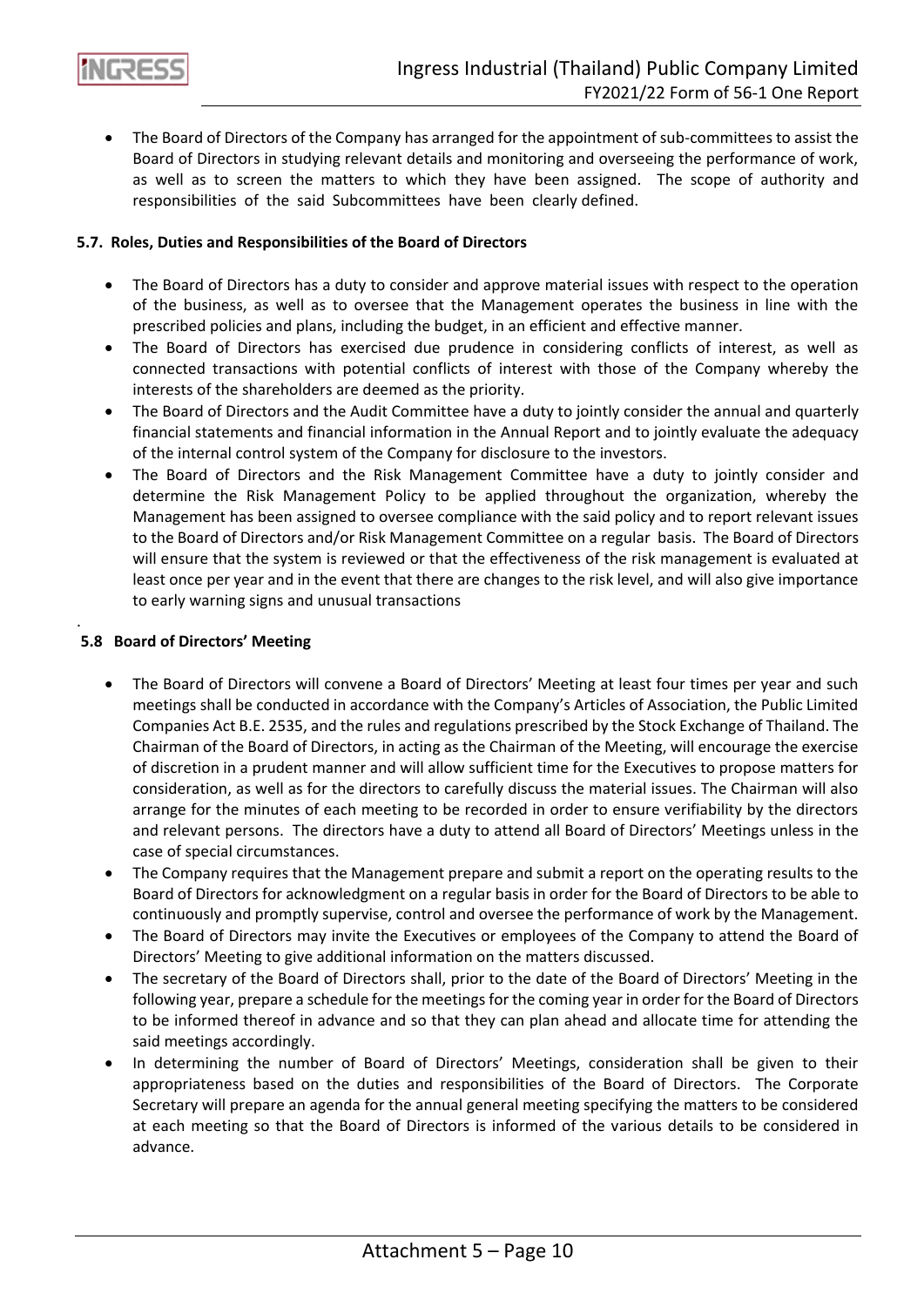

- In convening each Board of Directors' Meeting, the Corporate Secretary will send the meeting documents to the directors for consideration in advance as well as supporting documents and information.
- All Board of Directors' Meetings shall be strictly in compliance with the Company's Articles of Association and the Public Limited Companies Act B.E. 2535. All directors shall be equal opportunity to discuss the material issues and the Secretary of the Board of Directors shall attend the meetings and record the minutes thereof including the various questions and suggestions of the directors to ensure that the matters discussed can be monitored and verified by the directors and relevant persons.
- The Chairman of the Board of Directors shall be responsible for allocating adequate time for presenting the information provided by the Management and for all of the directors to discuss the material issues with due prudence. The Chairman of the Board of Directors shall encourage the directors attending the meeting to exercise their discretion in a prudent manner and ask the meeting whether or not there are any further questions or disparate opinions with respect to each agenda item being considered.

# **5.9. Remuneration of directors and executives**

- The Board of Directors of the Company shall consider and determine the remuneration of the directors and shall propose the same to the meeting of shareholders for approval. In this regard, in determining the directors' remuneration, the Board of Directors shall compare the standards pertaining to the payment of remuneration in companies in the same industry and shall give consideration thereof based on fair standards. Consideration shall be given to the experience, obligations and duties, scope of the role, as well as accountability and responsibility, including the benefits which the Company would receive from each director. The directors who have been delegated additional duties and responsibilities should receive higher remuneration as appropriate
- The remuneration of the Managing Director and Executives shall be in accordance with the principles and policies determined by the Board of Directors, whereby consideration shall be given to the best interests of the Company. The determination of salaries, bonuses and incentives in the long term shall be in line with the performance of the Company as well as that of each individual executive.

### **5.10. Corporate Social Responsibility Policy**

# • Fair Business Operations

The Company places emphasis on conducting its business within the framework of fair and honest competition in compliance with the relevant laws and regulations and has established the following practice guidelines. The Company shall:

Encourage its employees to recognize the importance of compliance with competition laws and the principles of fair competition;

Support various public policies which promote fair competition; and

Undertake acts in a manner which is compliant with competition laws and requirements, as well as cooperate with government officials

• Anti-corruption

The Company endeavors to conduct its business in a transparent manner, while adhering to principles of good corporate governance and taking into consideration the interests of the interested parties in all respects. It has established anti- corruption guidelines and also supports activities which promote and encourage the executives and employees to comply with the applicable laws and regulations, whereby the practice guidelines are as follows: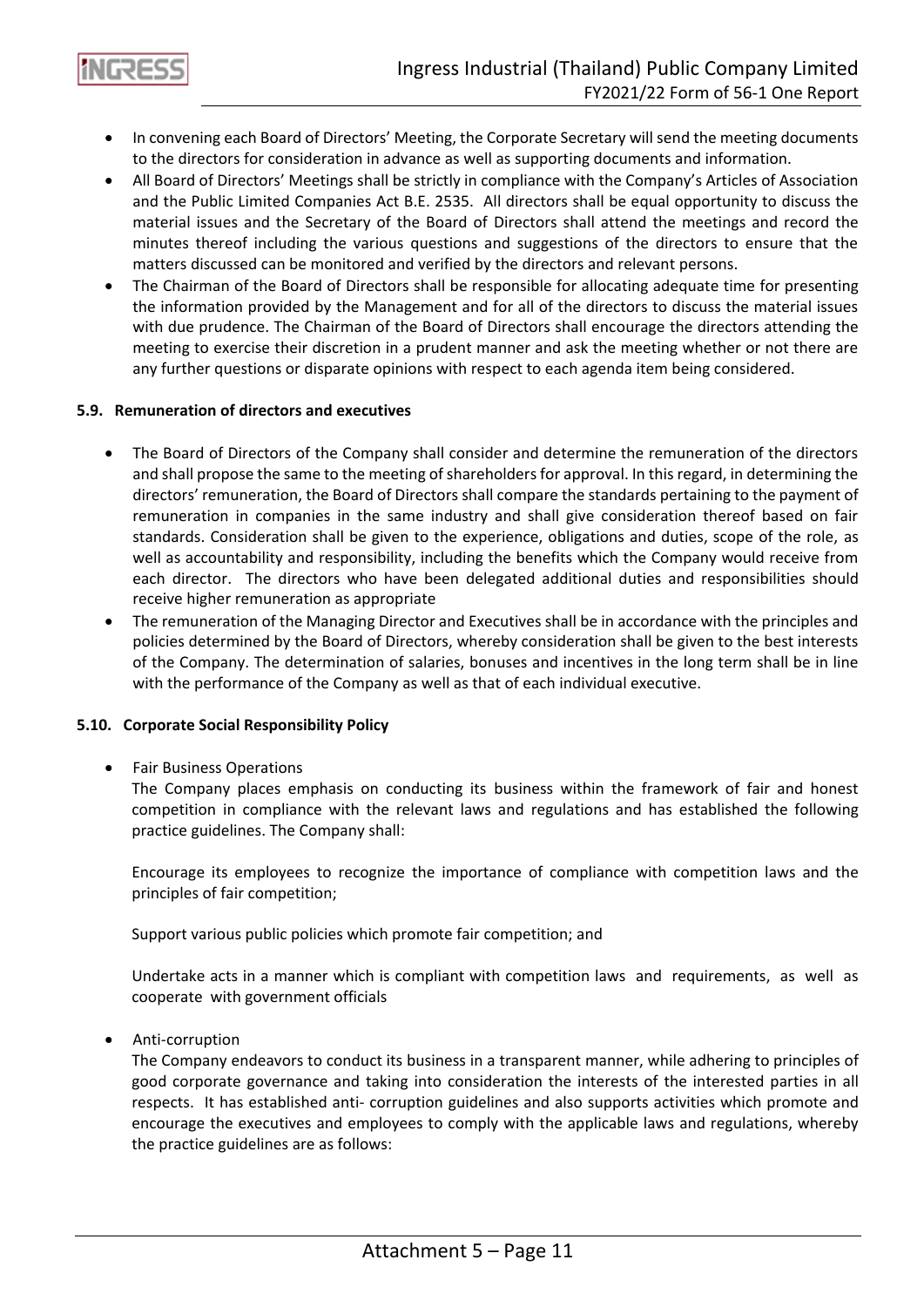

The Company must instill right practices, values and perspectives within its employees to comply with the rules and regulations in an honest manner;

The Company shall undertake steps to ensure that its internal control system is efficient, and that the reviewing thereof and the balance of power is appropriate.

All directors, executives and employees of the Company are prohibited from undertaking any act which is deemed to be soliciting or accepting assets or any other benefits implied as motivation for performing their duties or refraining from the performance thereof in a dishonest manner;

All directors, executives and employees of the Company are prohibited from undertaking any act which is deemed to be the offering of assets or any other benefits implied as motivation for performing their duties or refraining from the performance thereof in a dishonest manner.

# **B. Code of Conduct Guideline & Policy**

# **1. Control and Prevention of Conflict-of-Interest Policy**

It is the Company's policy to conduct business with honesty, open-mindedness, transparency and fairness. The Company's directors, executives, and major shareholders must not engage in any business in competition with the Company or undertake any connected transaction with related persons which could pose any conflict with the best interest of the Company. The Board must ensure strict conformance to the regulations and procedures for the disclosure of connected transactions specified by law and the regulators.

If a connected transaction is unavoidable, however, such transaction must follow the general commercial terms as specified and approved by the Board, based on transparency and fairness in the same way as ordinary transactions undertaken with third parties, taking into account the best interests of the Company. Any party involved in a transaction with conflict of interest must not take part in the consideration and approval of such transaction. If connected transactions that do not comply with the approved general commercial terms could pose any conflict with the best interest of the Company, the Audit Committee will examine such transactions and include its opinion to the Board or shareholders for approval as the case may be.

To ensure the transparency of direct and indirect transactions undertaken by directors, executives or related persons during the year, such directors or executives must notify the Company without delay by indicating facts about the nature of such contracts, names of counterparties and their personal interests in such contracts.

### **2. Relevant Law and Regulations**

The SEC regulation\* requires that the issuer company's directors, executives and major shareholders must not have interest which may be in conflict with the best interest of the company, unless the issuer company can demonstrate that it has adopted a mechanism which ensures that the management of the company will be for the best interest of the company and its shareholders as a whole.

In that connection, in the case that the major shareholders and the issuer company conduct similar or the same business, the SEC will require the major shareholders to enter into a contract with the issuer company to undertake that they will not compete with the business of the issuer company.

There are precedent cases that the major shareholders entered into contracts with the issuer company to undertake that they will not compete with the business of the issuer company.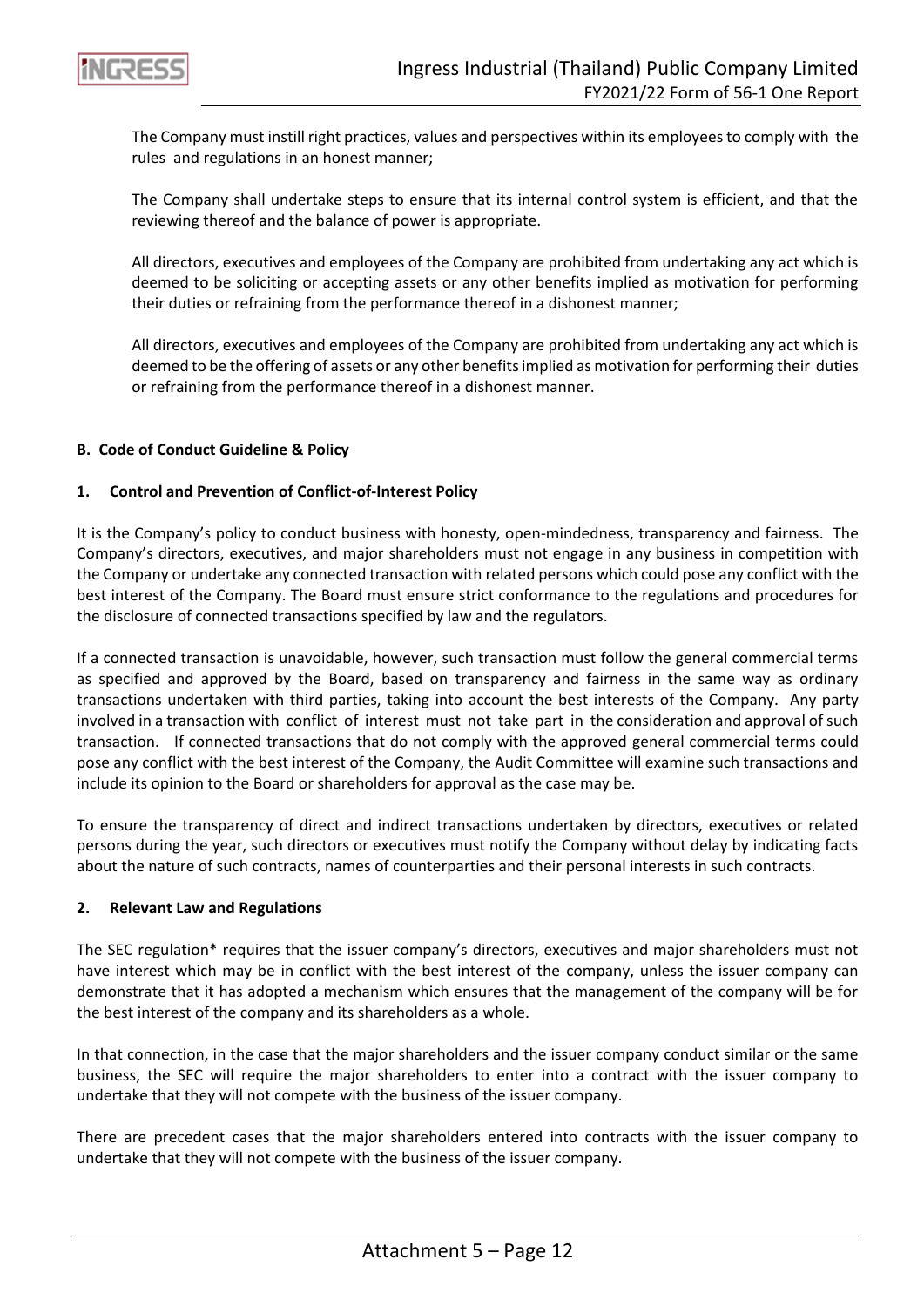

# **3. Code of Ethics**

# • **Code of Business Ethics**

The Company must conduct itself responsibly, transparently, honestly, and with competitive competence while treating each of the following groups fairly:

### 1. Shareholders and Investors

The Company must ensure good operating results to provide good returns to the shareholders and investors.

#### 2. Customers

The Company must provide reasonably priced, high-quality products and services that meet the needs of customers.

#### 3. Business Partners and Creditors

The Company must conduct its operations on a basis of fair and mutual support.

#### 4. Competitors

The Company must conduct its operations on a basis of fair competition.

#### 5. Employees

The Company must offer employees with good standards of living, competitive remuneration and benefits, opportunities for career advancement and safe and healthy working environment.

#### 6. The Government

The Company must work to promote national prosperity and progress, in obedience to applicable rules and regulations and in conformity to general business practices.

#### 7. The Community and Society

The Company must take its share of responsibility for the community and society and consider the impact of its operations on natural resources and the environment.

The Company will aim for the appropriate balance among the needs of these various groups and give them all equal consideration.

### • **Code of Ethics for Company Directors**

- 1. The Company's directors must fulfill their duties in the spirit of the Company's principles of good business conduct and adhere to the codes of ethics established by the Company.
- 2. The Company's directors must fulfill their duties in compliance with the law, the objectives and the Company's Articles of Association, and the resolutions of shareholders' meetings, and with all due honesty, integrity, and care for the interests of the Company.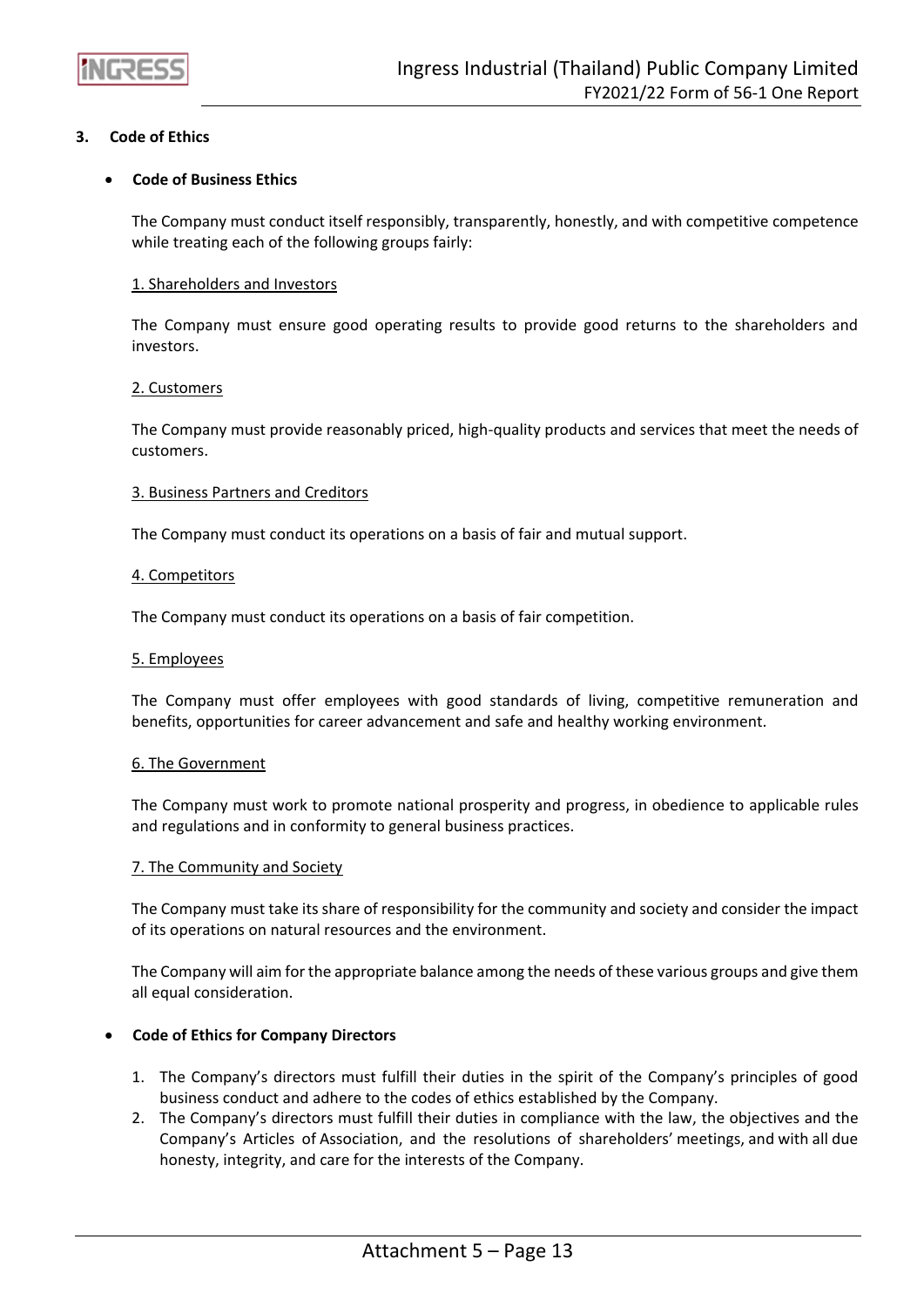

- 3. The Company's directors must dedicate sufficient time and all their knowledge, competence, and managerial skills to the fulfillment of their duties and responsibilities, for the prosperity and stability of the Company and good returns.
- 4. The Company's directors must fulfill their duties as a responsibility to shareholders and with all due concern for the interests of stakeholders, and must treat all groups as fairly and prudently as possible.
- 5. The Company's directors must not use their position for wrongful gain, must not disclose the Company's secrets to outsiders, must not seek gain for themselves or those related to them by means of information not yet publicly disclosed, and must not do anything that would result in a conflict of interest.

# • **Code of Ethics for Executives**

- 1. The Company's executives shall operate the Company with all due honesty, integrity and care for the interests of the Company, acting together to enhance the Company's working effectiveness and efficiency based on business ethics to achieve the Company's objectives and goals.
- 2. The Company's executives shall work together to enhance potential and working effectiveness of all employees, provide appropriate welfare to them, be sincere and respect employees' rights and opinion.
- 3. The Company's executives must conform to business ethics and code of conduct by setting an example for all employees, create working environment which supports adhering to business ethics and code of conduct and aim to prevent any violation or non-conformance to business ethics and code of conduct.

# • **Code of Ethics for Employees**

1. Respect for the Organization

Employees must join in strengthening and upholding the honor of the Company in their attitudes and behavior. Good employees must demonstrate pride in the Company, defend and maintain its respectability, and help to enhance its public image.

2. Loyalty and Honesty

Employees must act with integrity. They must not either seek remuneration or gain from outside or use their position in the Company for their own interests or those of their families, relatives, or other persons.

3. Diligence

Employees must perform the work for which they are responsible with all due care and diligence. They must devote themselves to the work of the Company with all their capacity and strive for the success of their work and the greater good of the Company.

4. Discipline

Employees must comply with the Company's policies, regulations, orders, rules and good corporate culture and must learn the said policies, regulations, orders and rules with the clarity to practise them correctly.

5. Preserving Secrecy

Employees must keep corporate information confidential and not disclose or use any of it for their own benefit or that of others, without permission from those in authority. Exempt from this prohibition is information that needs to be disclosed in the normal conduct of business or has already been disclosed to the public.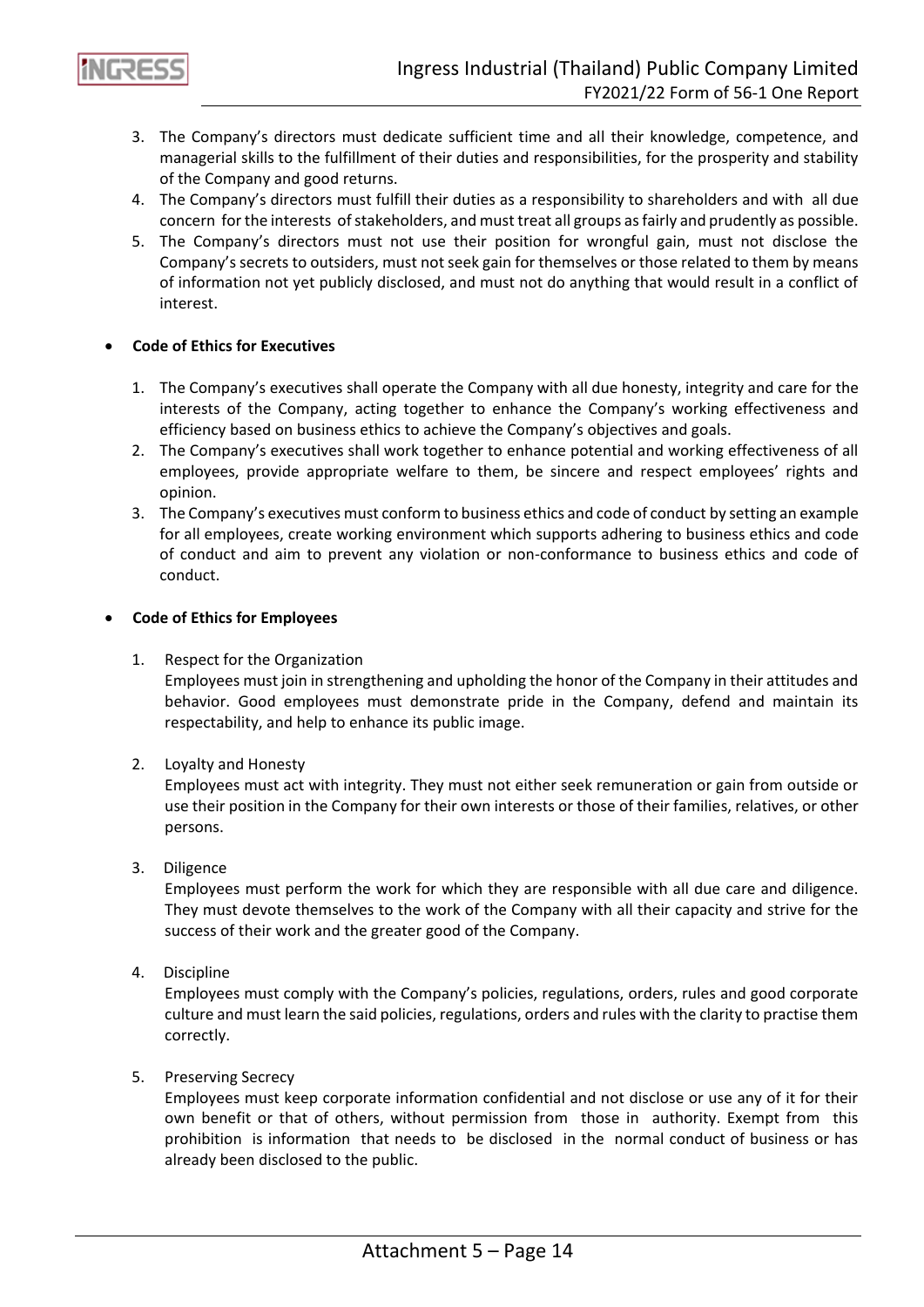

# 6. Using and Protecting Corporate Assets

Employees must use and protect the Company's assets for the greatest possible benefit of the Company, not for personal benefits or those of others. All assets must be maintained in good condition for the sake of their effective and long-term use.

# 7. Conflicts of Interest

Employees must not engage in any activity that will be in conflict with the interests of the Company or result in loss or diminishment of benefit for the Company, or seek to share in the Company's benefit, such as:

- $\triangleright$  Conducting any business or activity that competes directly or indirectly with the Company's activities.
- ➢ Conducting any business or activity that sells goods or services to the Company, accepts contracted work from the Company, or may be considered as representing any person or organization that sells goods or services to the Company or accepts contracted work from the Company.
- $\triangleright$  Having any financial interest or owning shares or interests in any business competing with the Company or having any type of transaction with the Company, such as clients, sales agents, contractors, or suppliers of goods or services, providing the said interest or share is one which may be affected by any commission or omission of the employee in the employee's normal course of duties in the Company.
- 8. Accepting Gifts

Employees must not accept abnormally expensive gifts and/or offerings at events or gatherings of any type from those who do business with the Company or anyone who might benefit from their normal course of duties. If such a gift is accepted, only to discover later that its value is considered abnormal, the recipient must inform his/her supervisor of the fact and await whatever consequences are considered appropriate.

9. Personal Behavior

Employees must conduct themselves in a manner befitting a representative of the Company in terms of behavior, manner, type of dress, character and attitude. Employees must not behave in ways that devalue themselves or the Company. They must strive to develop their knowledge and abilities in ways that enhance the value of their work and promote the greater prosperity of the Company.

### 10. Conduct of Superiors and Subordinates

Employees with superior position must act as leaders and set good examples for those under them in terms of behaviour, developing morale, listening to the opinions of their subordinates, and protecting them with all due fairness and reasonableness. Employees who are subordinate must listen and obey their superiors in whatever conforms to the discipline and regulations of the Company. They must not act in a stubborn, aggressive, or hostile manner to their superiors, but rather respect them and observe the proprieties of time and place.

11. Utilizing Social and Political Rights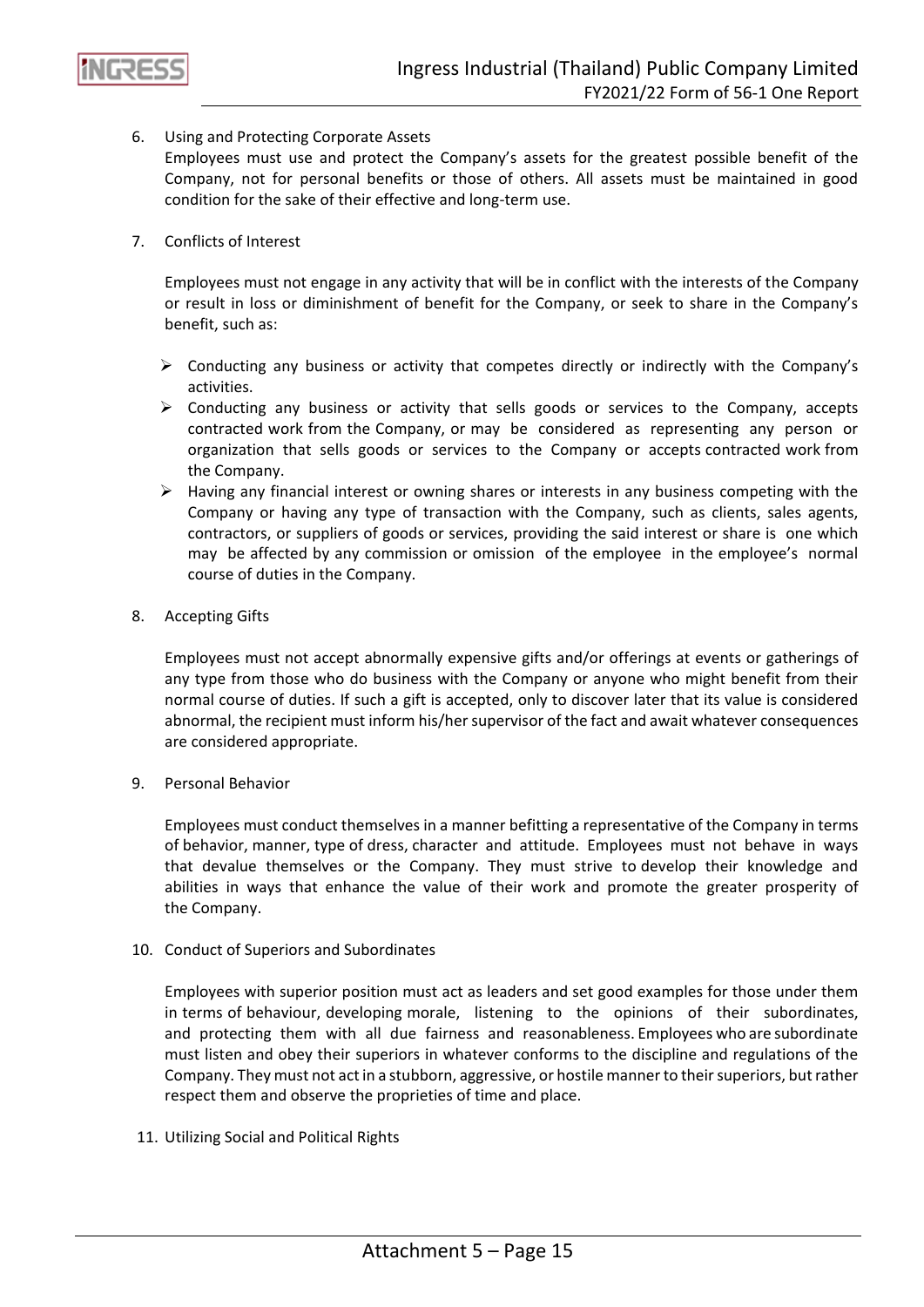

Employees are free to engage in social activities, but must avoid activities that are illegal, immoral, inappropriate, or unproductive or harmful to society. They must protect their own dignity and ensure that the Company's position in the community and society is not impaired by their actions. Employees are free to utilize their political rights, such as voting in elections and participating in political parties, but must not do anything to promote the understanding that the Company is involved in or favors any political party.

### **4. Guidelines to Prevent Corruption Practices and Irregular Activities**

The Company has set out business operation practices as a guideline for directors, executives and employees to prevent corruption practices and irregular activities as follows.

#### **4.1. Treatment of the Company's Assets and Interests**

It is the duty and responsibility of executives and employees to use the Company's assets economically and maximize its usefulness and take good care not to inflict damage or loss upon the assets.

#### **4.2. Documentation**

Preparation of information and documents of the Company shall be carried out carefully, honestly, and any of the Company's documents, letters or any reports shall not be counterfeited. Filing of documents must be done correctly, completely and systematically for ease of use. Term of storage must be set out and the carefulness of storage shall depend on document's level of confidentiality.

#### **4.3. Offering and Receiving Benefits as Incentive**

Executives and employees shall be prohibited from requesting or receiving benefits from business partners and persons who do business with the Company.

Executives and employees shall be prohibited from offering benefits to outsiders to motivate them to commit wrongful acts.

#### **4.4. Gifts and Entertainment**

Executives and employees should avoid from any entertainment, offering or receiving of gifts and/or presents, from persons who do business with the Company, except during specific occasions and at appropriate values where such offerings or acceptances do not create any business commitments.

#### **4.5. Monitoring and Punishment**

All employees shall monitor the operations of their respective departments. If they find any fraudulent incidents in their departments, this shall be immediately report to their superiors, other channels as appropriate or the internal audit department.

Any employees who engage in fraudulent activities under whatsoever cases will be seriously punished.

#### **5. Control and Prevention of the Use of Inside Information**

To ensure equitable treatment of all shareholders and assuring them that relevant directors and executives are prohibited from undertaking dishonest stock transactions for their own benefit or the benefit of others, the Board ensures a policy is in place to control the use of inside information and transactions on the Company's shares.

• Control of use of inside information: Directors, executives and all employees must not buy or sell or offer to buy or sell of the Company's shares or persuade other persons to do so using any information of the Company that may have a significant impact on the share price but yet to be disclosed to the public whereby such information has been acknowledged in their capacitates of director, executive or